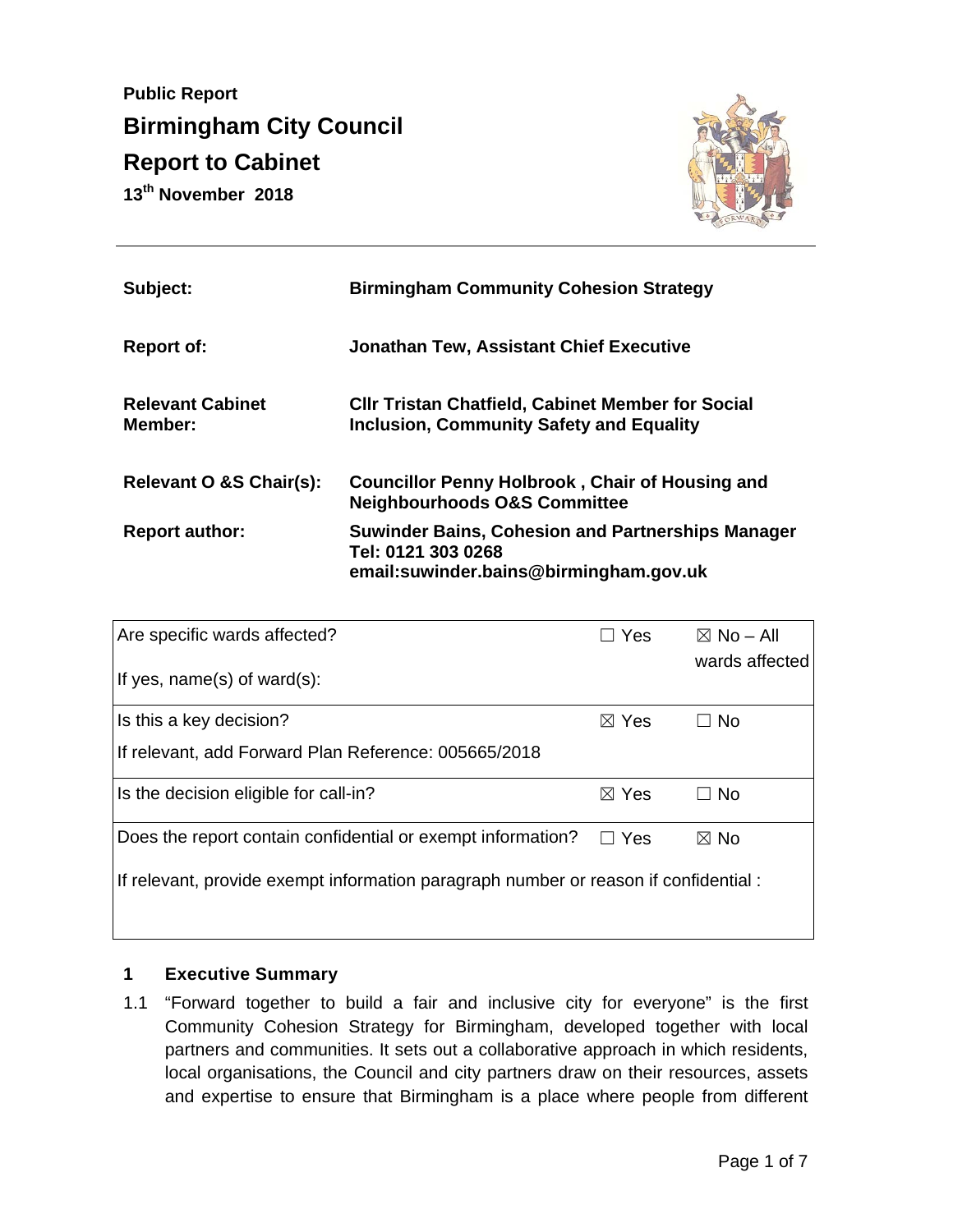backgrounds can come together, improve things for themselves and their communities. It will be delivered by a partnership between the Council, local public and private and community organisations.

- 1.2 The Strategy has been developed from extensive engagement and consultation carried out over the last eighteen months, including a public consultation over summer 2018, inviting individuals, communities and organisations to share their views.
- 1.3 The Strategy will ensure that community cohesion is an ongoing process that develops in response to new ideas, research and examples of cohesion in action.

#### **2 Recommendations**

Cabinet is asked to: -

- 2.1 Consider and endorse the Community Cohesion Strategy for Birmingham as set out at Appendix 1, and forward it to Full Council to adopt;
- 2.2 Note that this Community Cohesion Strategy for Birmingham has been circulated to all city partners to seek approval for their respective organisations to adopt the strategy. Similarly, we will seek endorsement from the relevant strategic partnerships through their respective governance processes; and
- 2.3 Note the Council's organisational commitments towards building community cohesion as outlined in Appendix 2

#### **3 Background**

- 3.1 Birmingham City Council wants a fair and inclusive city for everyone, and the Community Cohesion Strategy sets out a collaborative, cross-party approach in which the Council works alongside residents, local organisations, and city partners to ensure that Birmingham is a place where people from different backgrounds can come together and improve things for themselves and their communities. Building community cohesion in our communities also supports the social and economic wellbeing of individuals, families and communities.
- 3.2 The Casey review (2016) highlighted the social and economic progress as an important indicator of successful integration. As such, the strategy sets an approach to address social and economic inequality by exploring new ways of working in partnership across public, private and community organisations. We will do this by aligning the city's resources, skills and expertise to work better to achieve the best outcomes for everyone.
- 3.3 The Government's response to the Casey review was set out in its Integrated Communities green paper (March 2018) which invited feedback on its policy proposals to improve integration. The Government's green paper outlined plans to achieve 'integration' through a programme of policy interventions and a long term action plan to tackle the root causes of societal segregation. Birmingham's Community Cohesion Strategy broadly aligns with the aims of Government's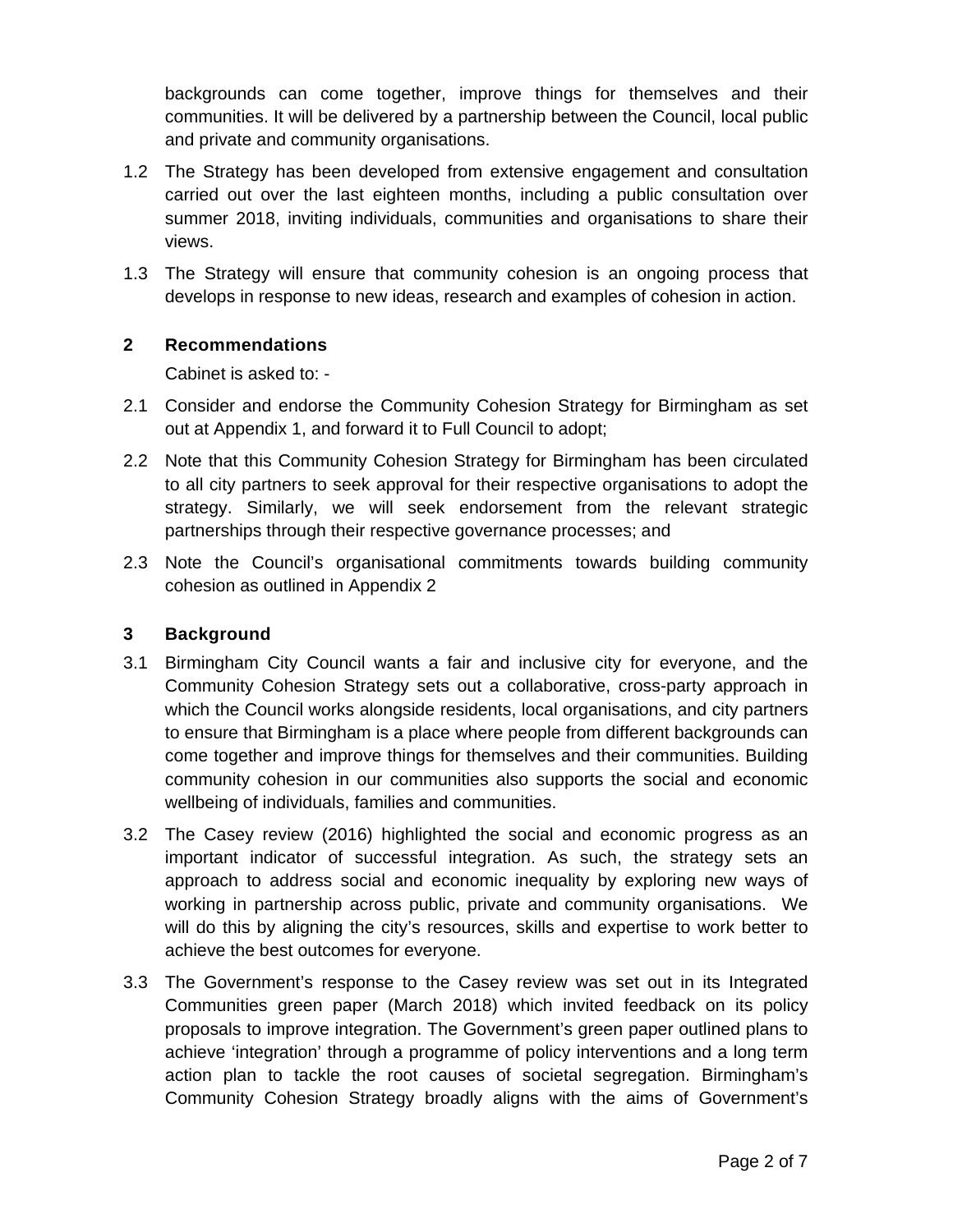approach to integration communities and the Council is working closely with the Ministry of Housing, Communities and Local Government to share learning and good practice. Equally, our work with Government will identify where additional resource/support can be provided to help Birmingham take forward its strategy.

#### **Development of the strategy**

- 3.4 In December 2017, the Cabinet Member for Social Cohesion, Community Safety and Equalities hosted a Community Cohesion Strategy Summit to discuss and identify how the Council, partners and communities can each play their part to improve and support community cohesion across the city. This partner event kickstarted a city-wide discussion on cohesion and feedback from the session helped develop the Community Cohesion Strategy 'green paper' draft strategy.
- 3.5 In July 2018, the Council published Birmingham's Community Cohesion Strategy green paper, to begin a process of consultation to seek views on the strategy and to identity the most effective ways we can come together as a city to celebrate success, overcome challenges and share learning.

#### **Wider consultation and engagement**

- 3.6 The extensive engagement and consultation carried out over summer 2018 has helped to shape the strategy. Communities and organisations told us what needs to happen to improve cohesion across Birmingham: unlocking untapped potential and community assets; events and spaces where people can come together to celebrate community cohesion, both at city and neighbourhood level; and more initiatives that provide local people from disadvantaged backgrounds with opportunities for employment, training, or work experience. These responses from communities, universities, and public and private sector organisations have developed a strategy for Birmingham.
- 3.7 Views of respondents overwhelmingly supported the need for a citywide approach to building cohesion that benefits everyone who lives, works and visits the city. There are no quick fixes, it has to be an ongoing process that responds and adapts to the changing needs of communities. Therefore, Birmingham's Community Cohesion Strategy will be a living document that sets out the city's longer-term ambition to deliver its shared vision.
- 3.8 The Strategy sets out a collective city vision: "*Birmingham is a welcoming city where everyone has an opportunity to contribute and benefit from the success of the city. The city and its neighbourhoods are safe and flourishing places to live,*  work and grow up in, they are well connected places where people from all *backgrounds trust and support each other. People of all backgrounds realising their full potential and exercising their rights and responsibilities."* There was general consensus amongst respondents in support of the vision underpinned by eight guiding principles. Embedding these guiding principles in policy and practice will require strong leadership and commitment from across city partners, the Council, community sector and communities. The Council will continue to play its role in embedding community cohesion in its strategies, policies and practices as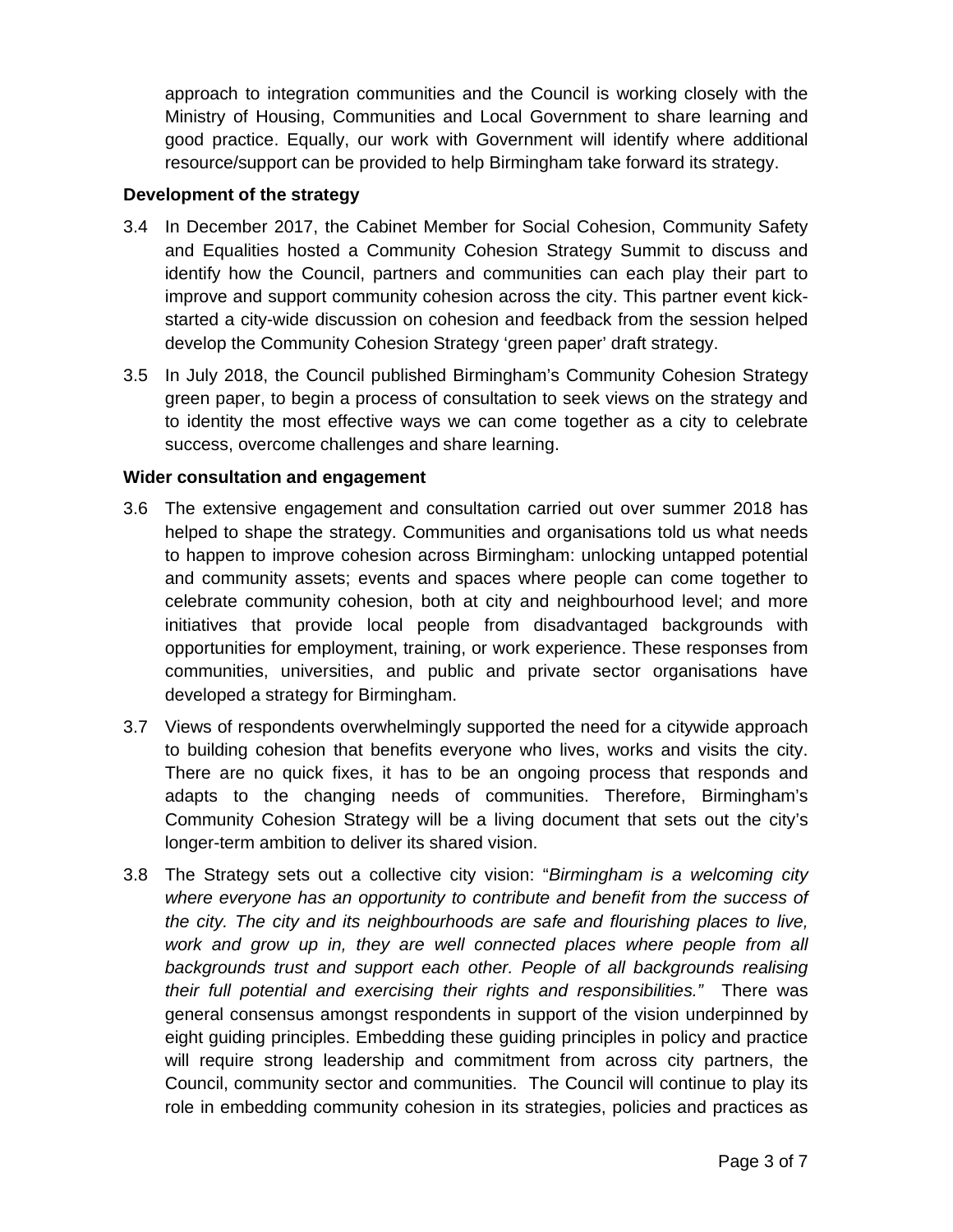set out in Appendix 2. Similarly, Local Councillors in their community leadership role will promote community cohesion as part of their commitment to delivering the Council's localism agenda.

3.9 As a city, we will build our knowledge and understanding of the dynamic nature of our diverse communities through continual research and analysis that enabled evidence based policy and decision making.

# **4 Options considered and Recommended Proposal**

- 4.1 The Council has no option other than to develop, with partners, a robust community cohesion strategy for the City. If the Council chooses not to endorse the strategy it faces a reputational risk of being seen not to be concerned with issues of supporting new and established communities to get on well together, but also allowing deepening social and economic inequality to undermine community cohesion. The Council would also risk legal challenge by potentially failing to meet the requirement of the Equality Duty to 'foster good relations' between different groups across the city. There is a risk of unmitigated community tensions.
- 4.2 The Council leading the strategy without partners would potentially ignore the valuable contributions to cohesion from the range of statutory, business and voluntary partners in the city. Similarly lose the opportunity for mainstreaming community cohesion as a partnership approach within the city.
- 4.3 The strategy enables partners and communities to agree a shared vision for cohesion in the city. It enables the Council to play its part in leading on cohesion, whilst delivering policy responses that will be met within existing budgets. The strategy will help mitigate the risk of community tensions in the city and deepening social and economic inequalities.

### **5 Consultation**

- 5.1 The Strategy was discussed with Elected Members of the cross-party group for Social Inclusion, Community Safety and Equalities. The Council's Corporate Management Team and directorate Senior Management Teams have been actively consulted and involved in the preparation of the Executive Management Team report.
- 5.2 A number of internal stakeholder meetings and briefings were also carried out during the development of the strategy
- 5.3 An external consultation on the Community Cohesion Strategy green paper was open from  $9<sup>th</sup>$  July to  $31<sup>st</sup>$  August 2018. It was important to engage widely to ensure the strategy accurately reflects the different views and needs of the people of Birmingham. The consultation was available online on the Council's consultation hub (BeHeard). Existing community networks and city partners were called upon to convene sessions across the city. This approach ensured 'seldom heard' groups' were given a chance to share their views and ideas. In total, more than 300 people participated in the consultation, including 90 respondents to the online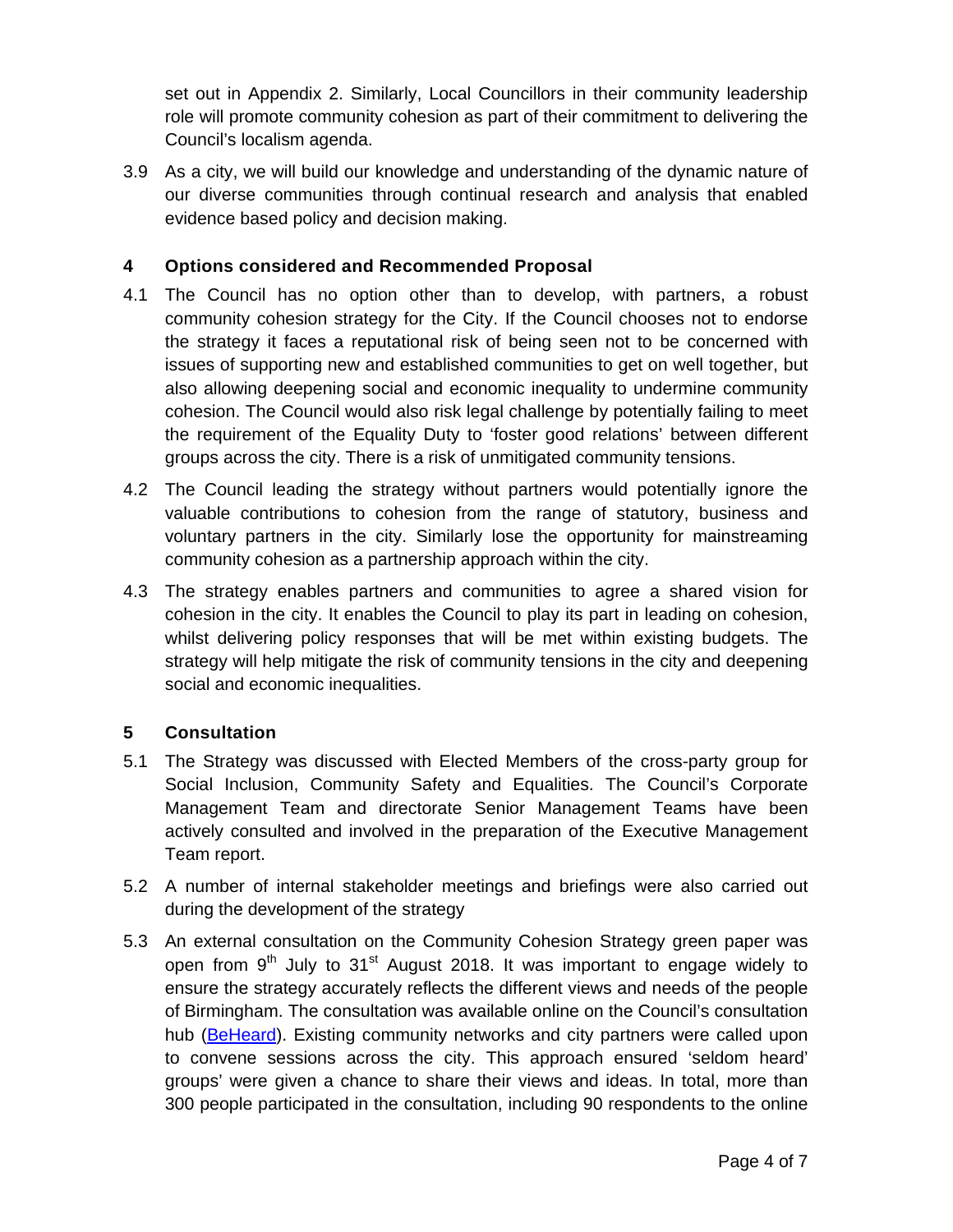consultation, 10 collective responses from partners and organisations across the city, 5 additional individual responses, and 210 responses from 14 focus groups.

5.4 Consultation took place with people with a wide range of socio-economic characteristics and cultural backgrounds, including asylum seekers, gender specific community groups, ethnic minority community groups, and young people.

### **6 Risk Management**

- 6.1 A key risk is the ownership and delivery of the Community Cohesion Strategy commitments, particularly in an increasingly difficult and changing operating environment. To manage this risk, all Council Directorates have been engaged and will continue to be engaged in mainstreaming community cohesion in its strategies, policies and services.
- 6.2 An additional risk is the expectations amongst the Council's partners, many of which would like the Council to take a more coordinating and facilitating role, rather than a lead delivery role of the strategy. To address this, we will ask partners to endorse and adopt the strategy as a citywide approach and set out their commitment to promoting cohesion. Additionally, city partners will hold annual local events and a summit. These events will bring partners and communities together to share learning and exchange ideas; forge new relationships and identify opportunities for joint working.

### **7 Compliance Issues:**

# **7.1 How are the recommended decisions consistent with the City Council's priorities, plans and strategies?**

7.1.1 This Birmingham Community Cohesion Strategy supports all five of the Council's priority areas consistent with the council's vision and Council Plan 2018:

#### **7.1.2 Birmingham is an entrepreneurial city to learn, work and invest in**

7.1.3 A great place to succeed in: build on our assets, talents, and capacity for enterprise and innovation to shape the market and harness opportunity. The strategy's approach aligns with the Birmingham Skills Investment Plan (BSIP) which sets out how the Council will work with partners to create the right conditions for business, and our workforce that promotes cohesion.

#### **7.1.4 Birmingham is an aspirational city to grow up in**

7.1.5 A great place to grow up in: make the best of our diversity and create a safe and secure city for our children and young people to learn and grow. The strategy supports achieving the best outcomes in childhood that lead to good life chances of all children and young people. Furthermore, it promotes the rights and responsibilities of all children and young people, through the Council's work to utilise the UN Convention on the Rights of the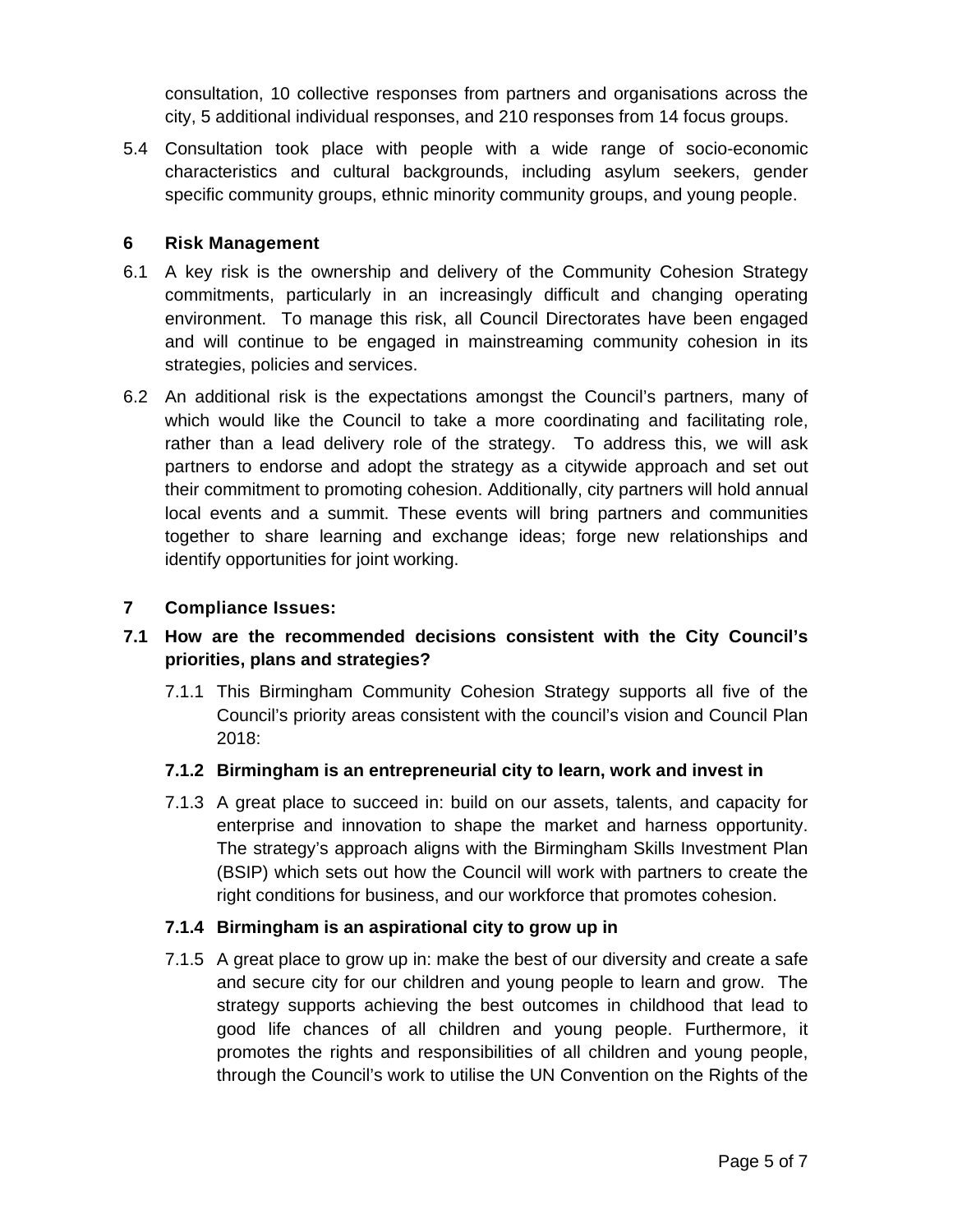Child to promote equality in schools. Also, to improve employment opportunities through Birmingham's Youth Promise Plus programme

### **7.1.6 Birmingham is a fulfilling city to age well in**

**7.1.7** A great place to grow old in: help people become healthier and more independent with measurable improvement in physical activity and mental wellbeing. The strategy aligns to the Birmingham Health and Wellbeing Strategy**,** which promotes community cohesion.

#### **7.1.8 Birmingham is a great city to live in**

7.1.9 A great place to live in: provide housing in a range of types and tenures to meet the housing needs of all the current and future citizens of Birmingham. The strategy supports access to decent and secure housing as a means to promote community cohesion. Birmingham Homelessness Prevention Strategy 2017+ includes proposals that promote cohesion.

## **7.1.10 Birmingham residents gain the maximum benefit from hosting the Commonwealth Games**

- 7.1.11 The Games allows the power of sport and physical activity to bring people together as well as encouraging our citizens to get active and feel healthy. There is significant investment in transport and associated infrastructure to make the city more connected between different areas and communities.
- 7.1.12 During Games approximately 12,000 volunteers will welcome people to Birmingham. A key ambition is to ensure that the volunteer cohort is reflective of the diversity found in Birmingham's citizens and that the volunteering opportunity is availed of by as many local people as possible.

### **7.2 Legal Implications**

- 7.2.1 Work to promote community cohesion also directly supports the requirement of the Equality Act 2010 to "Foster good relations between people who share protected characteristic and those who don't".
- 7.2.2 The recommendations in this report are consistent with the Localism Act 2011. S1 of the Localism Act 2011 contains the Council's general competence power. Under Section 111 of the Local Government Act 1972 the City Council may incur expenditure in relation to anything which is incidental to the discharge if its functions.

### **7.3 Financial Implications**

7.3.1 Adherence to the approach proposed by the Birmingham Community Cohesion Strategy will encourage the Council and all its service providers and public / private partners to work together to ensure that the available public resources are spent in the most effective and efficient way that promotes community cohesion that will benefit communities.